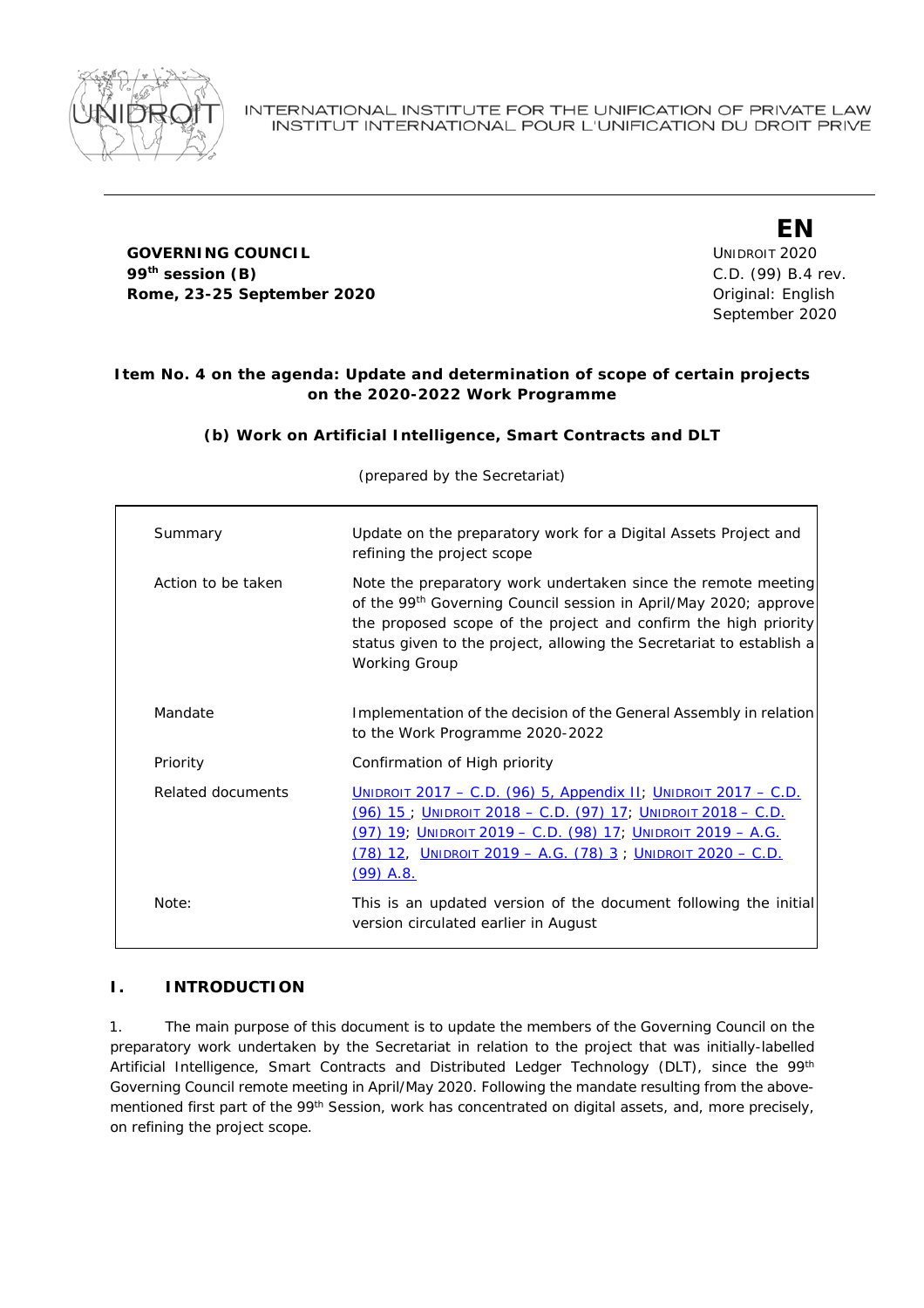# **II. BACKGROUND**

2. In 2015, the Secretariat received a proposal from the Ministry of Justice of Hungary to consider the development of model laws in the domain of "business informatics".<sup>1</sup> In November 2016, the Ministry of Industry and Trade of the Czech Republic sent the UNIDROIT Secretariat a proposal to include two main topics in the Work Programme: distributed ledger (or blockchain) technology and inheritance of digital properties (UNIDROIT 2017 – C.D. (96) 5, Appendix II). The Czech Republic submitted a second proposal to UNIDROIT'S Governing Council at its 97th session (Rome, 2-4 May 2018), during which the Council concluded that the Secretariat should continue to monitor developments in this area with a view to its possible inclusion in the future Work Programme (UNIDROIT 2018 – C.D. (97) 19, para. 245).

3. Similarly, the Czech Republic presented a proposal to the UNCITRAL Secretariat requesting that UNCITRAL closely monitor developments relating to legal aspects of smart contracts and artificial intelligence. At its 51<sup>st</sup> session (New York, 25 June-13 July 2018), the Commission decided that "[t]he Secretariat should compile information on legal issues related to the digital economy, including by organizing, within existing resources and *in cooperation with other organizations*, symposiums, colloquiums and other expert meetings, and to report that information for its consideration at a future session."<sup>2</sup>

4. In line with the joint proposal of the Czech Republic, and as they had received similar mandates from their governing bodies, UNIDROIT and UNCITRAL agreed to explore the possibility of future joint work in this area. Both organizations agreed that it would be necessary first to identify the most adequate areas of possible work and later to narrow down the scope of the work as well as to define its nature. In light of this, it was decided that two workshops would be held, convening international experts on the different subject matters encompassed by the initial proposal of the Czech Republic.

5. A first joint, invitation-only, workshop was convened at UNIDROIT's seat (Rome, 6-7 May 2019). The workshop gathered leading experts, particularly in the fields of DLT, smart contracts and areas of artificial intelligence possibly linked with private law.<sup>3</sup> The Governing Council, at its 98<sup>th</sup> session (Rome, 8-10 May 2019), was informed that the joint workshop had revealed great interest in the area, with particular reference to a general project on digital assets. It was further noted that this project "would require work on categories and conceptualisations, in order to develop a set of definitions for terminologies and concepts used within this area", which in turn "would entail establishing a taxonomy of terms used as part of the digital economy"  $(U_{NIDROIT} 2019 - C.D. (98) 17$ , para. 267).

6. The Governing Council asked the Secretariat to "conduct further research to narrow down the scope of the project", which, based on the conclusions of the joint workshop, "would be initially confined to digital assets", with a decision on final scope to be taken by the Council at its 99<sup>th</sup> session. The Council also recommended that the Secretariat "conduct additional research on the impact of Smart Contracts/DLT/AI on existing UNIDROIT instruments" (UNIDROIT 2019 – C.D. (98) 17, para. 275).

7. The Governing Council recommended to the General Assembly that it include this item at medium priority on the 2020-2022 Work Programme (UNIDROIT 2019 – C.D. (98) 17, para. 275). The General Assembly, at its 78<sup>th</sup> session, approved the inclusion of the project in the Work Programme of the organisation for the 2020-2022 triennium as recommended by the Governing Council (UNIDROIT 2019 – A.G. (78) 12, paras. 43 and 51, and UNIDROIT 2019 – A.G. (78) 3) paras. 69-71). The General

UNIDROIT 2016 – C.D. (95) 13 rev, Annex II.

See Report of the United Nations Commission on International Trade Law, UNGA Doc. A/73/17 (51<sup>st</sup> session, 25 June - 13 July 2018), para. 253, available at: https://documents-dds-ny.un.org/doc/ UNDOC/GEN/V18/052/21/PDF/V1805221.pdf?OpenElement (emphasis added).

For further information, the Summary of the Discussion and Conclusions from that workshop can be found here: https://www.unidroit.org/english/news/2019/190506-unidroit-uncitral-workshop/conclusions-e.pdf.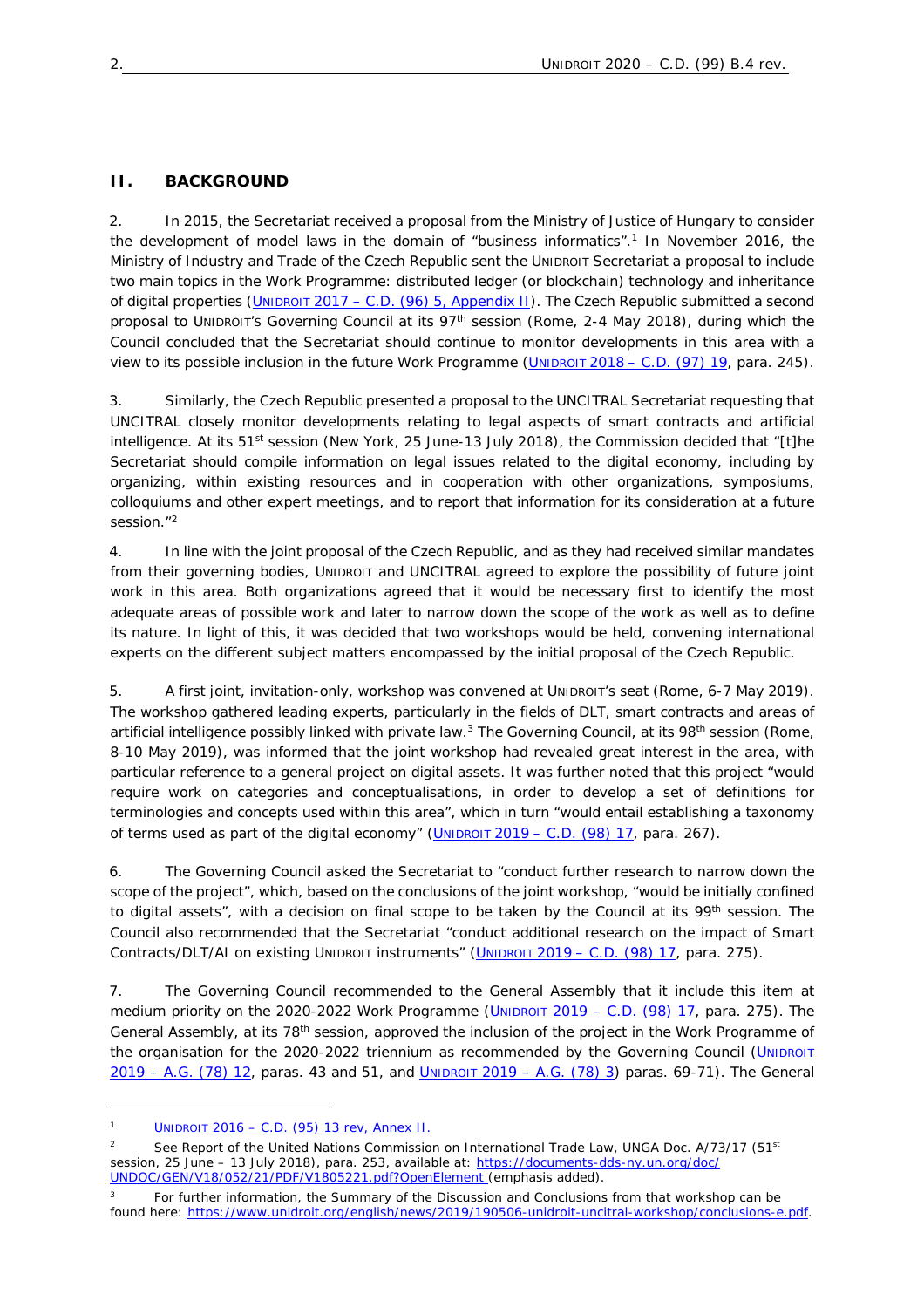Assembly asked the Secretariat to more precisely determine the scope of the project and present it for reconsideration at the next session of the Governing Council.

8. To carry out the mandate received from the General Assembly, a second joint UNIDROIT and UNCITRAL workshop was convened at the UNCITRAL Secretariat in Vienna on 10-11 March 2020. As the previous meeting, this event was an invitation-only meeting of experts, many of whom had also taken part in the first workshop. The invitation was extended with the aim of developing "a legal taxonomy of key emerging technologies and their applications". This second event focused exclusively on the drafting of a taxonomy as well as on the potential relevance of new technologies to existing instruments.

9. On the basis of the discussions during the first and second workshops (Rome, 6-7 May 2019, and Vienna, 10-11 March 2020, respectively), a document was submitted to the Governing Council at its 99<sup>th</sup> session (A) (UNIDROIT 2020 – C.D. (99) A.4, paras. 23-33) which set out the Secretariat's proposal on the most appropriate scope for this project, considering that further refinements should be entrusted to the experts who would be selected as members of the Working Group for the project.

10. In broad contours, the proposal described a project that would aim to do the following:

- "The project would develop principles relating to the legal nature, transfer and use of tokens. It would focus on private law, and not regulation. It would consist of a legal taxonomy, and consideration of issues arising in various important contexts, such as insolvency, secured transactions, identification of the applicable law in cross-border transactions, and the legal position of intermediaries involved in the token markets, such as exchanges and custodians.
- It would take a functional approach, neutral as to legal culture. It would therefore seek to identify the rights and obligations arising, without giving bundles of rights and obligations labels, such as 'property', which vary among jurisdictions.
- It would be necessary to consider how far the principles developed by the project are consistent with existing law. Despite the fact that tokens are a 'new' type of asset, consistency with legal treatment of other types of asset could be seen as important, and consideration will need to be given to what extent existing legal principles can apply by analogy, and what modifications are required.
- The project would also take a neutral approach, as far as possible, in relation to technology, so as to 'future proof' the principles. In other words, it would seek to develop principles that could apply to any system in which data could constitute a token (that is, an asset which could only be spent once), rather than being specifically applicable to systems based on DLT or blockchain. In this way, the danger that the work would be overtaken by technological or market developments would be minimised."

11. On the basis of feedback received from the Governing Council at its 99<sup>th</sup> session (A) the Secretariat prepared an amended proposed action, namely:

- "to begin work on the project (i) remotely, in order to avoid costs, and (ii) limited to further refining the scope of the project.
- In order to conduct this limited work until the second meeting of this session of the Governing Council in September, the Secretariat requested authorization to select a limited group of experts, which would naturally evolve into the core of the future Working Group. This core group would assist the Secretariat in the preparation of a more developed document for the September meeting. In addition to incorporating comments and analysing topics arisen as a consequence of this discussion, said document would include (i) details of the full Working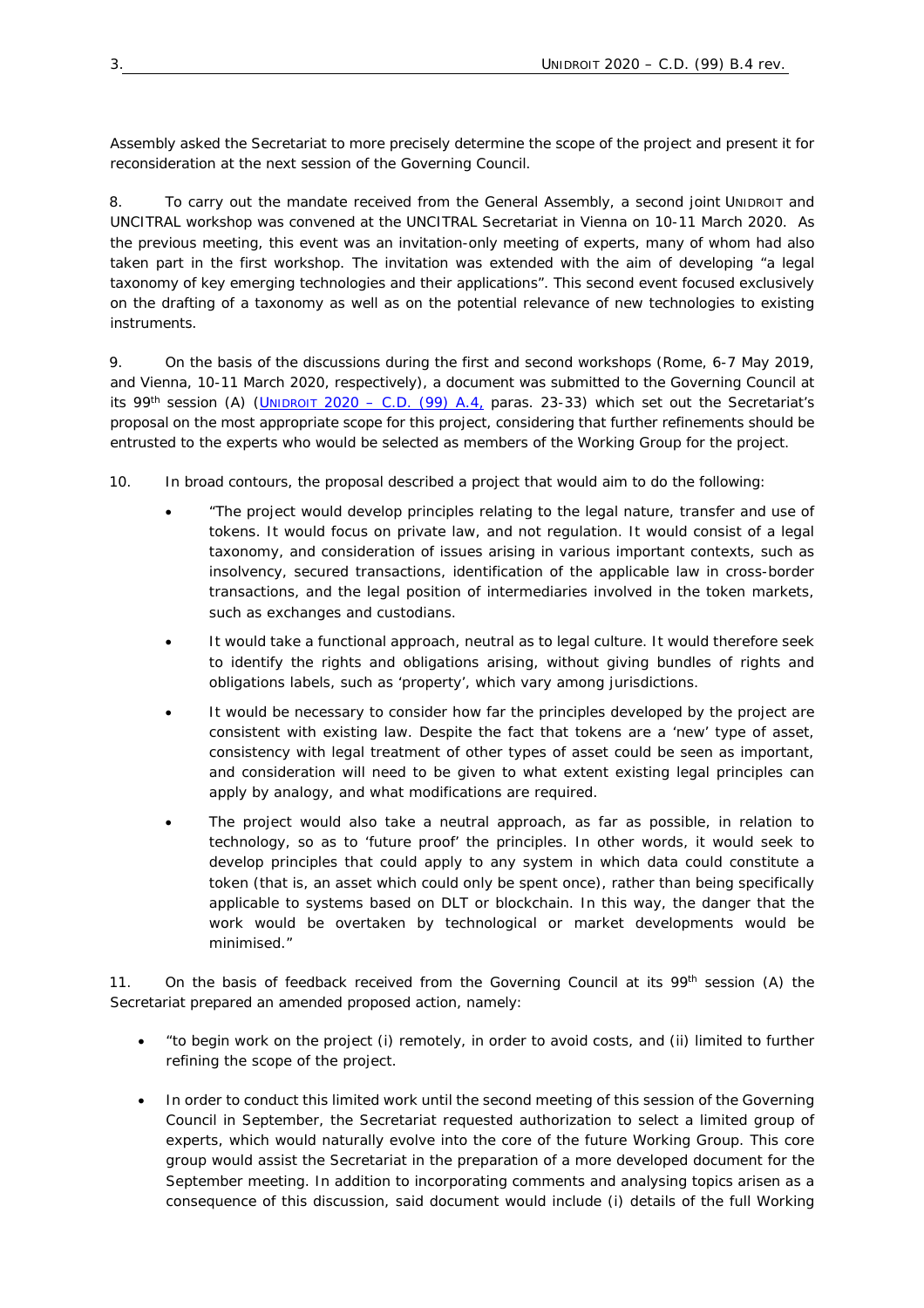Group, (ii) a detailed time-line of a proposed action plan, and (iii) an explanation as to how this project would feed into – and hence create synergies – with other projects of the current Work Programme."

To change the name of the project to one that better represents the content of the work.

12. The Governing Council agreed to approve the scope and upgrade the level of priority, as well as to follow the amended proposed action by the Secretariat (UNIDROIT 2020 – C.D. (99) A.8, paras. 57-58).

## **III. PREPARATORY WORK**

13. In accordance with the amended proposed action submitted to and approved by the Governing Council at its 99<sup>th</sup> session in April/May 2020, the Secretariat has been conducting purely preparatory work, at nofinancial cost, identifying experts who could be invited to participate in a future Working Group and planning the preparation prior to the first Working Group meeting.

14. In July, the Secretariat set up an initial core group of experts to help refine the scope of the project and start preparing the necessary background documentation for the first Working Group meeting. Timely preparation of the necessary background documentation will facilitate holding the first Working Group meeting in autumn this year, which, in turn, would facilitate completing the work led by UNIDROIT as planned during the current Work Programme.

15. These core experts, acting under the leadership of Professor Hideki Kanda, member of the Governing Council, formed an Exploratory Working Group (EWG), which held a number of online sessions to develop a document for the September session of the Governing Council:

- i.  $1<sup>st</sup>$  session (09 July 2020) (see Annex Report of 1<sup>st</sup> session of EWG)
- ii.  $2<sup>nd</sup>$  session (22 July 2020) (see Annex Report of  $2<sup>nd</sup>$  session of EWG)
- iii.  $3<sup>rd</sup>$  session (10 August 2020) (see Annex Report of  $3<sup>rd</sup>$  session of EWG)
- iv.  $4<sup>th</sup>$  session (24 August 2020) (see Annex Report of  $4<sup>th</sup>$  session of EWG)
- v.  $5<sup>th</sup>$  session (2 September 2020) (see Annex Report of  $5<sup>th</sup>$  session of EWG)

16. The outcome of these sessions of the EWG is a refined scope for the project which is provided to the Governing Council members as an Annex to this document.

17. An Exploratory Workshop has been scheduled for 17-18 September 2020. This Workshop will examine various issues identified by the EWG and its outcomes will contribute towards the final Issues Paper to be prepared for the first meeting of the full Working Group for this project. Members of the Governing Council are invited to attend and will receive a formal invitation upon the finalisation of the agenda for the Workshop.

18. Concerning the change of name, and in light of the development of the discussion on scope, the Secretariat would propose "Digital assets and Private Law Project". The name might need to be adjusted once there is certainty as to the exact type of instrument drafted. Moreover, the name is purely informal and refers to the project, not necessarily to the instrument that will result from the work. The final name of the instrument will be decided by the Governing Council in due time.

#### **A. DETAILS OF THE FULL WORKING GROUP**

19. As consistent with the Institute's established working methodology, the document would be developed by a Working Group composed of international legal experts representing different legal systems and geographical regions, chaired by a member of the Governing Council.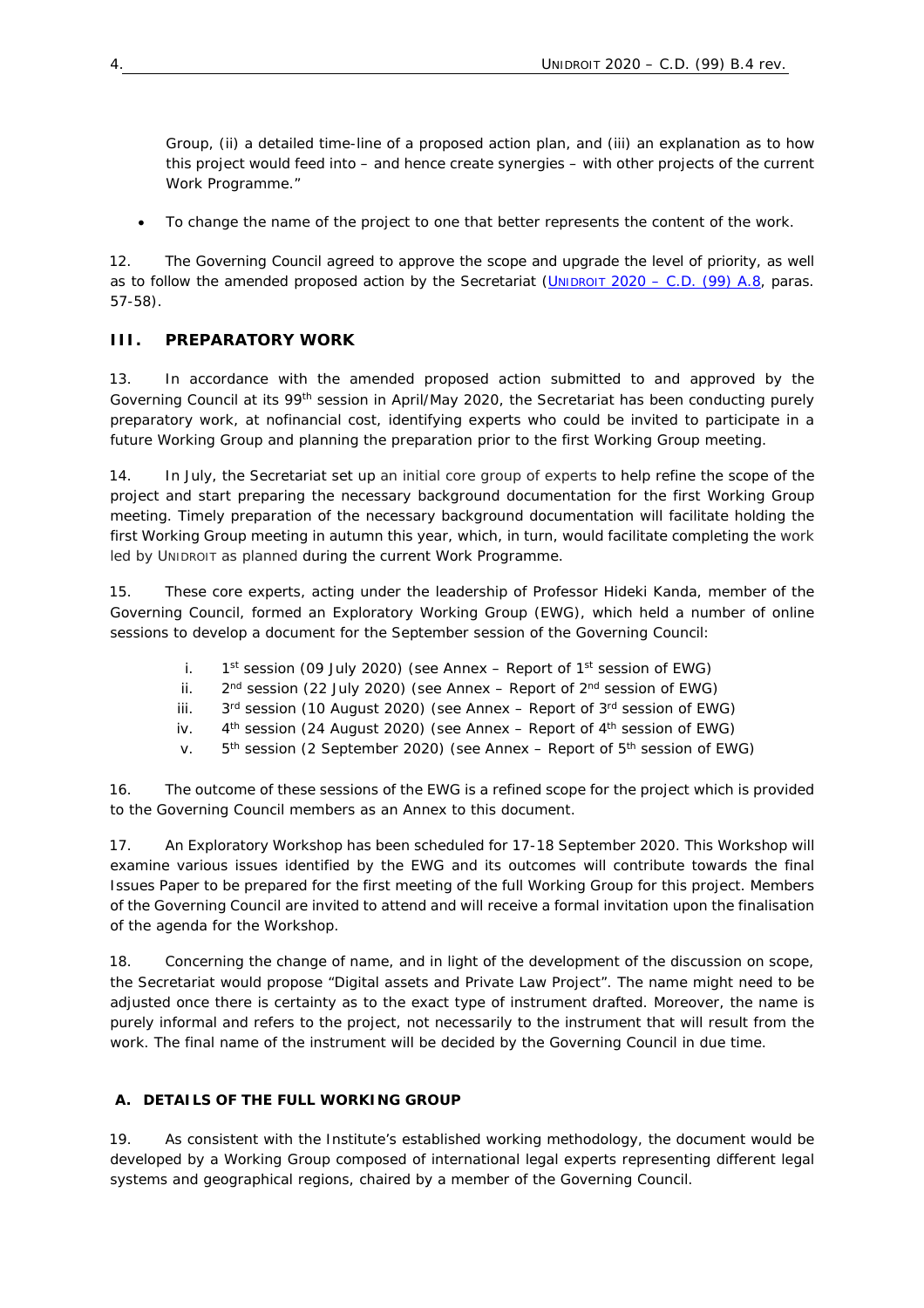20. The following experts have participated in the aforementioned EWG and may be potential members of a future Working Group:

- (i) Hideki Kanda, Professor, Gakushuin University (Japan) (Chair)
- (ii) Jason Grant Allen, Senior Research Fellow, Humboldt University of Berlin (Australia)
- (iii) Marek Dubovec, Executive Director, Kozolchyk National Law Center (NatLaw) (United States)
- (iv) David Fox, Professor, University of Edinburgh (United Kingdom)
- (v) Louise Gullifer, Professor, University of Cambridge (United Kingdom)
- (vi) Charles Mooney, Professor, University of Pennsylvania (United States)
- (vii) Carla Reyes, Assistant Professor, Southern Methodist University (United States)
- (viii) Jeffrey Wool, Senior Research Fellow, Harris Manchester College, University of Oxford (United States)
- (ix) Nina-Luisa Siedler, Partner at DWF (Germany)

21. Alongside these experts, two possible models may be considered in developing the Working Group for this project:

- i. *Ordinary structure:* In line with normal practice, a feasible number of selected experts would be invited to take part as Members of the Working Group, with an additional number of institutions and experts invited to participate as Observers.
- ii. *Enhanced structure:* A small number of additional experts and observers could be invited to take part in the Working Group, including a limited amount of selected institutions and experts as observers. Alongside this "reduced" Working Group, we would propose the establishment of a Steering Committee with a much larger membership to assist the activities of the Working Group. It is customary for UNIDROIT not to convene a Group of Governmental Experts unless the project concerns a treaty or a convention. However, given the enormous interest and the complexity of the topic, this Secretariat is persuaded that the creation of an informal forum that allows the Secretariat and the Working Group to reach out to a wider community of experts would prove beneficial. With a view to involving UNIDROIT's constituency in the project, Member States could be invited to propose names for participation in the Steering Committee, so the Steering Committee would be an informal version of a Committee of Governmental Experts. The Steering Committee would hold its meetings remotely, or, if in person or hybrid, the Institute would not cover any costs of travel or stay. In other words, Steering Committee members would be regarded, financially, as observers in an ordinary working group.

22. In light of the highly technical nature of the project and of its considerable potential variation for the disparate sectors of technological reality, both in (i) and (ii) the Secretariat would propose to invite selected experts from different areas to attend specific meetings of the Working Groups, depending on the topics discussed in each meeting.

23. *The Secretariat invites the Governing Council to provide input on the structure and composition of the Working Group to be established for this project.* 

#### **B. DETAILED TIME-LINE OF A PROPOSED ACTION PLAN**

24. Under the guidance of the prospective Working Group Chair Professor Hideki Kanda, the Working Group will undertake its work in an open, inclusive and collaborative manner.

25. The work should – to the extent possible – be completed during the current Work Programme, although it cannot be excluded that only a first full draft can be completed by that time, and final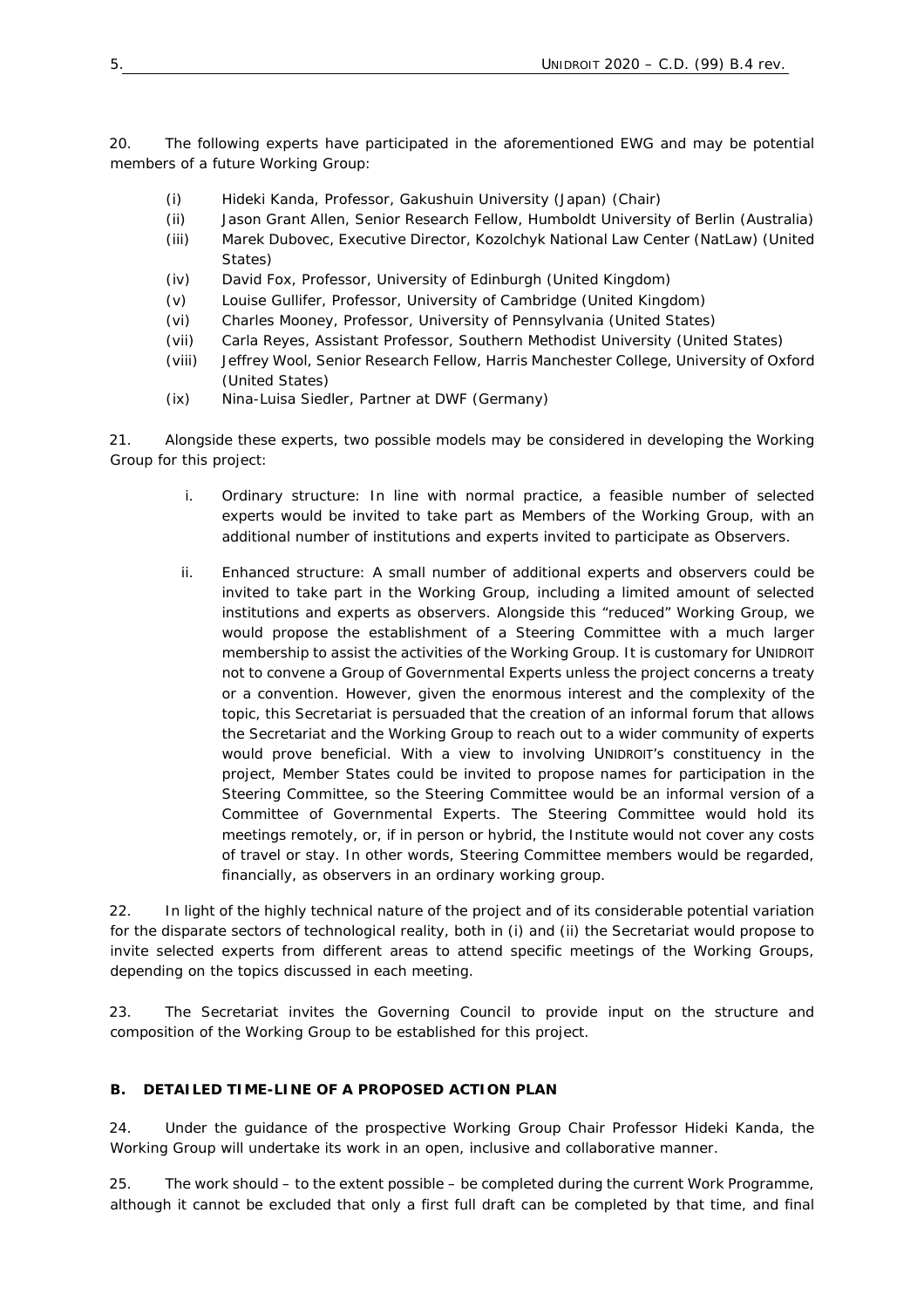approval might need to be postponed to the next Governing Council session. The following would be a tentative calendar, the effective execution of which may be affected by the evolution of the current extraordinary international context:

- (a) Preparation of a guidance document (e.g. Principles and/or Legislative Guidance) on Digital Assets and Private Law over four in-person sessions 2020-2021
	- i. First session: Fall 2020
	- ii. Second session: First quarter of 2021
	- iii. Third session: Before the summer of 2021
	- iv. Fourth session: Second half of 2021
	- v. It is envisaged that, in between in-person sessions, remote meetings may be conducted when deemed necessary. Given the extraordinary circumstances, one or more of the in-person meetings may be substituted by remote webinars.
- (b) Consultations and finalisation: Early 2022
- (c) Adoption by the Governing Council of the complete draft at its  $101<sup>st</sup>$  session in May 2022

## **C. SYNERGIES WITH OTHER UNIDROIT PROJECTS OF THE WORK PROGRAMME 2020- 2022**

26. This section briefly introduces how this project would benefit from existing instruments and feed into – and hence create synergies – with other projects of the current Work Programme.

27. In terms of the relationship with existing UNIDROIT instruments, one of the important aspects envisaged in the Digital Assets and Private Law project concerns the legal analysis of the taking of security over digital assets, issues relating to the provision of digital asset custody services, and issues relating to the insolvency of the custodian of digital assets, which naturally links with the Institute's work in capital markets and, more precisely, in the area of intermediated securities, providing connections with existing instruments such as the UNIDROIT Convention on Substantive Rules for Intermediated Securities (2013) and the UNIDROIT Legislative Guide on Intermediated Securities (2017).

28. Regarding synergies with other projects of the current Work Programme, there is a natural fit with the Best Practices of Effective Enforcement Project, which has the analysis of the impact of new technologies, and, in particular, digital assets, on enforcement, as one of its main objectives. This constitutes a natural opportunity for cross‐fertilization between the two projects, and, to this end, a number of experts involved in the Exploratory Working Group on the Digital Assets Project have already been contacted to help identify concrete examples of the application of new technologies in the context of enforcement. Additionally, a workshop being organised on September 21 on Enforcement will feature a panel on the impact of new technologies on enforcement.

29. Another area which presents a clear opportunity for cross-cutting work is the project concerning a Model Law on Warehouse Receipts. There is a direct relationship between the projects in light of the electronic and IT component of the project which touches upon both the design of electronic warehouse receipts and their negotiability. In this connection, one of the categories of digital assets to be examined in the Digital Assets project concerns digital tokens which are linked to an external asset or a legal right (i.e. a digital representation of a right to receive goods for instance).